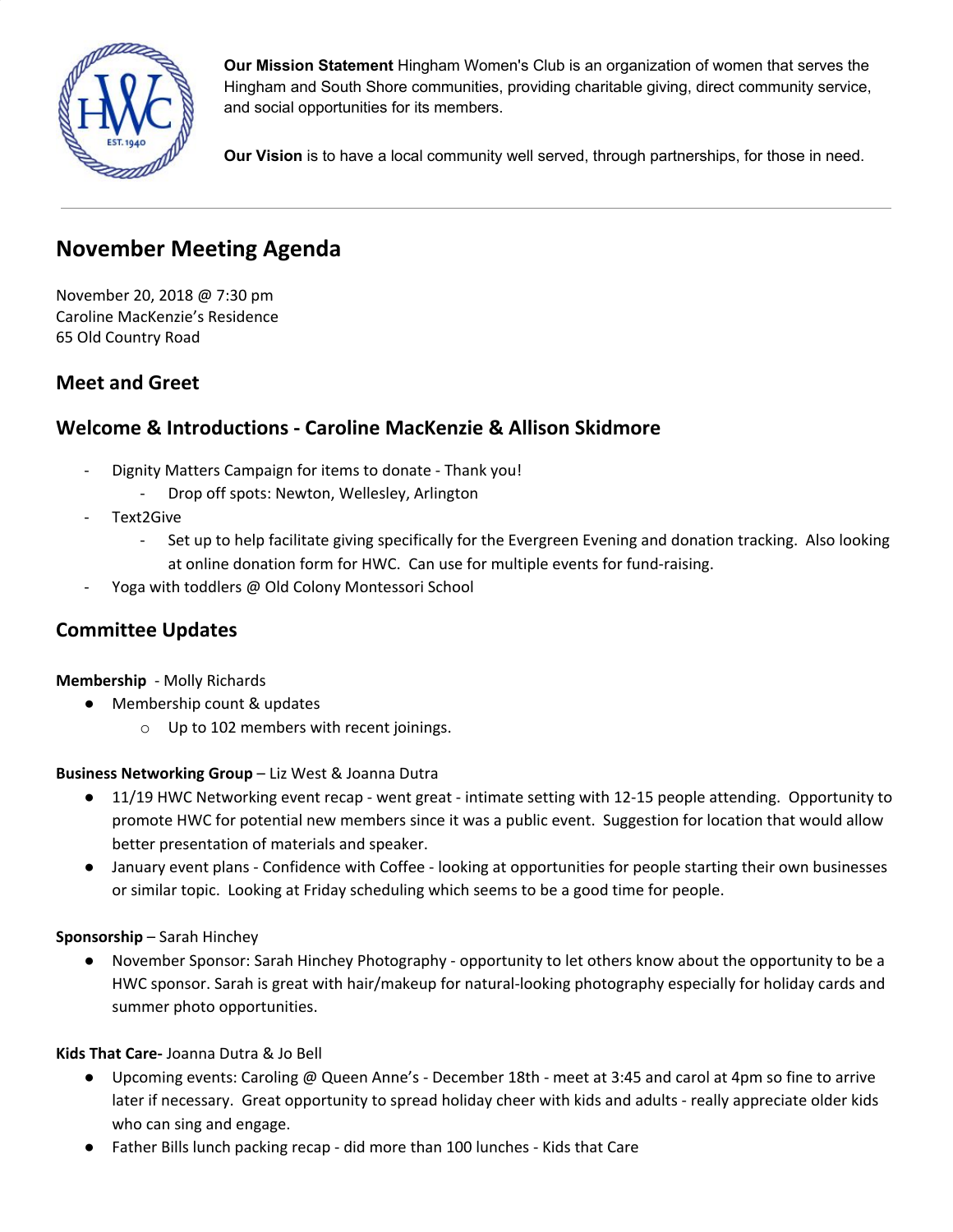#### **Hospitality** – Jo Bell

January is timeframe.

# **Senior Citizen Outreach -** Darleen Lannon & Pam Gillig

- **Thanksgiving Luncheon** Pam Gillig expressed her appreciation to everyone for making today's fabulous luncheon so special for the Seniors. Hingham Journal came to the luncheon which is great. Caroline echoed sentiment of how important it is that everyone made time for today's event. 100 lbs of turkeys were served thank you Pam and everyone!
- Next event plans: Valentine's Tea on 2/13 timing typically works well vs Mother's Day tea
- Kids that Care St. Patricks Day event.

# **Christmas Party for Friends of the Homeless** – Vanessa O'Leary

- Planned for 12/12 Thursday sending out 2 Signup Genius to make-buy/donate cookies which can be dropped off Monday before the event and also to volunteer the night of event (5 p.m. - 8 p.m.) to staff table; assist with families and fun Santa photo opportunity (photo is taken home that night!). Very well-attended event - dress festive!
- Any and all baked or bought cookies will be needed and appreciated!
- An equitable and festive gift for the kids will be provided.

# **Festival of Trees** – Pam Dubuc & Molly Richards

- Overview of event schedule
- Sign-up genius is out for volunteers to staff; looking to do training Friday afternoon 4-5 p.m. for any high school kids - discussion about optimum staffing. HWC members please sign up!
- Evergreen Evening: Tickets on sale now HWCMember promo code for discount
- Social Media please "like" and "share" as much as possible about the Festival Of Trees and Evergreen Evening.
- In good place for donations with exciting Kenny Chesney, Red Sox, Celtics, and ski condo donations for Evergreen Evening which may be trees at main event and wreaths for Evergreen Evening. Tree decorating is at Allisons on December 4th at 7:30. HWC is also looking for storage space that might be available locally and also any outdoor lights. Additional discussion around marketing for event attendance and sitters via Pinboard. Ticket sales are needed so please push to get attendees for fun festive night with friends for a worthy cause and ask to HWC members to promote to friends via social sharing, etc. Miracle on Main is also pitching ticket sales and looking for collaborative support. Animated discussion around decorations and candles.

# **Upcoming Dates**

### **December**

- ❖ 12/5 (Thursday) Miracle on Main fundraiser for Christmas in the Square
- $\text{\textcircled{*}}$  12/6 & 12/7 (Friday & Saturday) Festival of Trees during Christmas in the Square and the day after
- ❖ **12/7 (Saturday) Evergreen Evening**
- ❖ 12/8 (Sunday) Breakfast with Santa at HCC

Additional meeting dates and events can be found on our website:

<https://www.hinghamwomensclub.org/calendar.html>

Don't forget to sign in!

Questions? [info@hinghamwomensclub.org](mailto:info@hinghamwomensclub.org)